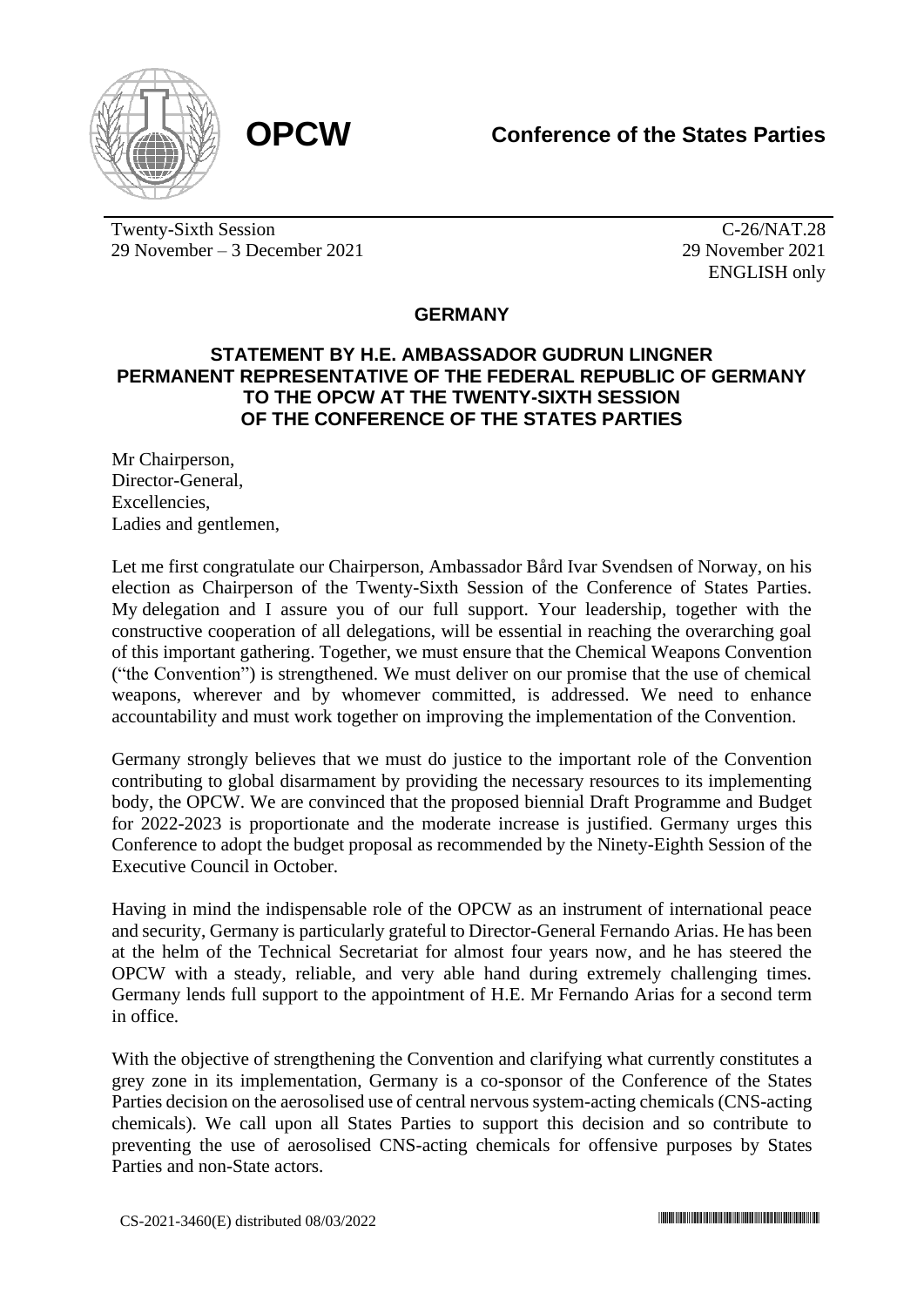The challenges to the Convention and its implementing body will not diminish in the years to come, on the contrary, since 2014 we have witnessed an increase regarding the use of chemical weapons, undermining the Convention and seriously eroding international norms. The OPCW must rise to the challenge of a new era of chemical weapons threats.

The new OPCW Centre for Chemistry and Technology (ChemTech Centre) will be a cornerstone in this endeavour. Germany notes with satisfaction that construction work has started and that the ChemTech Centre is well on track for completion by the end of 2022. The German Government has contributed to the construction budget for this new centre, as have over 50 States Parties from all regional groups. We are also determined to support the future programmes that will be implemented at the ChemTech Centre. This is the reason Germany has decided to make the additional voluntary contribution of EUR 1 million for strengthening capacity-building efforts. Through this contribution, Germany will enhance capacity-building programmes for African laboratories, thereby adding to our overall support of the Africa Programme. In this context, Germany also welcomes the Laboratory Twinning Assistance Programme recently started with the Algerian National Institute of Criminalistics and Criminology of the National Gendarmerie, which is a very promising partnership. The second part of the planned additional German contribution shall enable the ChemTech Centre training programmes that will increase OPCW staff's capacity for non-routine missions. Germany is convinced that whenever a use of chemical weapons occurs, those who were the perpetrators, organisers, sponsors or otherwise involved should be identified, and the Secretariat's ability of conducting independent investigations as foreseen in the June 2018 decision of the Fourth Special Session of the Conference of the States Parties to Review the Operations of the Chemical Weapons Convention (Fourth Review Conference) should facilitate universal attribution of all chemical weapons attacks.

Once the chemical weapons crisis emerged in the Syrian Arab Republic, the OPCW was forced to tackle the issue and make a historic transformation. In order to address the repeated use of chemical weapons against Syrian civilians, States Parties have established several special OPCW missions. It is important to remember that all of these Syria missions were created in accordance with the Convention, international law and as prescribed by United Nations Security Council resolutions. Another important characteristic of all OPCW Syria missions is that their success inherently depends on the Syrian Arab Republic's cooperation.

In the past years, the Fact-Finding Mission has verified a great number of chemical weapons attacks, and many of them occurred after the Syrian Arab Republic joined the Convention. The Investigation and Identification Team (IIT) has identified, after thorough investigations, the Syrian Air Force as being responsible for four chemical weapons attacks in 2017 and 2018. Moreover, for more than eight years now, the OPCW Declaration Assessment Team (DAT) has tried to help the Syrian Arab Republic to accurately and fully declare all chemical weapons programmes. However, after many years of active engagement, after 24 rounds of DAT consultations in Damascus, we are still far from having a comprehensive Syrian initial declaration in accordance with the Convention. That is why States Parties have adopted in April 2021 the historic decision "Addressing the Possession and Use of Chemical Weapons by the Syrian Arab Republic" (C-25/DEC/CRP.10), suspending Syria's rights and privileges in the OPCW and urging Damascus to comply with the Convention. However, instead of improving, cooperation between the OPCW and the Syrian Arab Republic has become even more difficult in the past months. Germany is deeply concerned by the apparent Syrian Arab Republic's refusal to cooperate as reflected in the latest OPCW reports on its Syria missions. We urge the Syrian Arab Republic to respect its obligations under international law by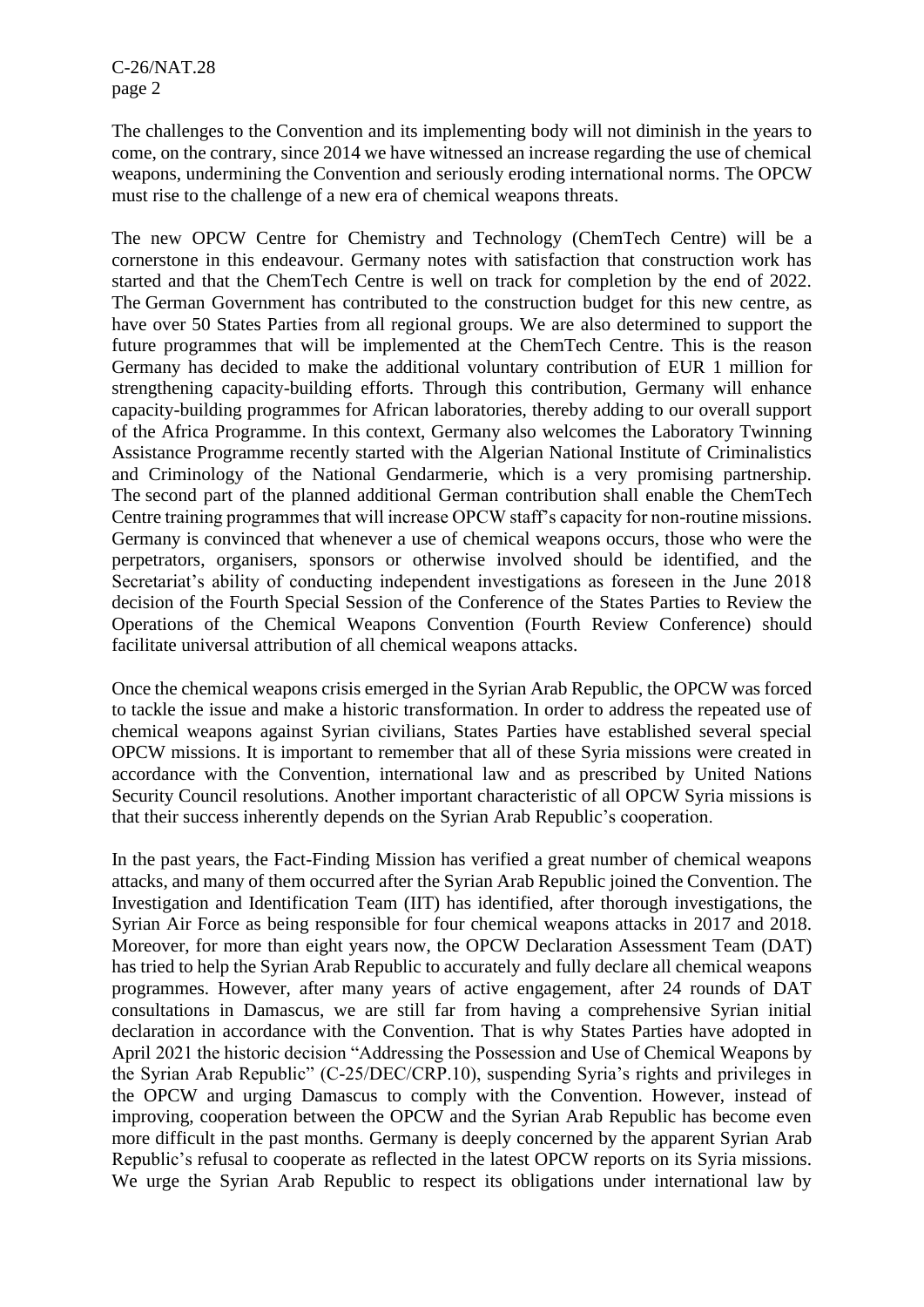providing immediate and unfettered access for all members of all OPCW missions in the Syrian Arab Republic. Damascus must provide the relevant information to the OPCW and resolve all pending issues with regard to the Syrian Arab Republic's initial declaration.

Germany will continue to support global efforts to ensure accountability for perpetrators of chemical weapons attacks, be it in the Syrian Arab Republic or elsewhere. The international community must demonstrate that those responsible for chemical weapons attacks cannot act with impunity. Those countries that shield and support the Assad regime bear a particular responsibility in this regard.

For the same reason we reiterate our call upon the Russian Federation to investigate in full transparency the assassination attempt on the Russian opposition leader Mr Alexei Navalny who was poisoned on Russian territory by a chemical nerve agent of the novichok group in August 2020. Mr Navalny's poisoning has been confirmed beyond doubt by two independent OPCW laboratories as well as by specialised laboratories in Germany, France, and Sweden. The European Union, including Germany, and an increasing number of States Parties in the framework of the OPCW, have condemned the use of a chemical weapon against Mr Navalny in the strongest possible terms. They have called on the Russian Federation to fully cooperate with the OPCW in order to explain the circumstances under which he became the victim of a chemical weapons attack.

On 5 October 2021, 45 States Parties across regional groups asked the Russian Federation factual questions on this matter, under Article IX (2) of the Convention. These questions require the Russian Federation inter alia to explain the circumstances of the poisoning and what measures have been taken in order to prevent such an attack from happening again on Russian territory. As of today, Moscow did not provide any substantial answers to these questions. Instead, numerous accusations against different States Parties, including Germany, were made and far-fetched conspiracy theories were presented to the international community. Germany deeply regrets this and rejects the baseless accusations. Together with the 45 States Parties, we will continue to request answers from the Russian Federation in accordance with the Convention.

Germany is deeply concerned to hear that some States Parties block the attendance of distinguished civil society organisations to this Conference. This is especially disturbing, as the Third Review Conference in 2013 agreed to open the Conference of the States Parties to civil society groups and agreed guidelines on their attendance. These guidelines must be respected. Among the Non-Governmental Organisations that have been denied attendance to this Conference is the renowned Berlin-based think tank "Global Public Policy Institute" (GPPi). GPPi has conducted a number of extremely valuable studies on the use of chemical weapons in the Syrian conflict. Germany is particularly pleased that we are able to present some aspects of GPPi's work in a side-event to the Twenty-Sixth Session of the Conference of the States Parties organised in cooperation with the Canadian delegation.

One of the lessons learnt from the impact of the COVID-19 pandemic on the implementation of the Convention is that we need to adapt our working methods in order to be prepared for circumstances that prevent us from convening in-person meetings of the Executive Council. After in-depth consultations with all States Parties, Germany, together with a group of co-sponsors and supporters from all regional groups, has proposed a draft decision for consideration by the Executive Council, aiming at allowing the use of virtual meeting technology in very specific circumstances. This draft decision has found broad support across regional groups and will be further discussed in 2022.